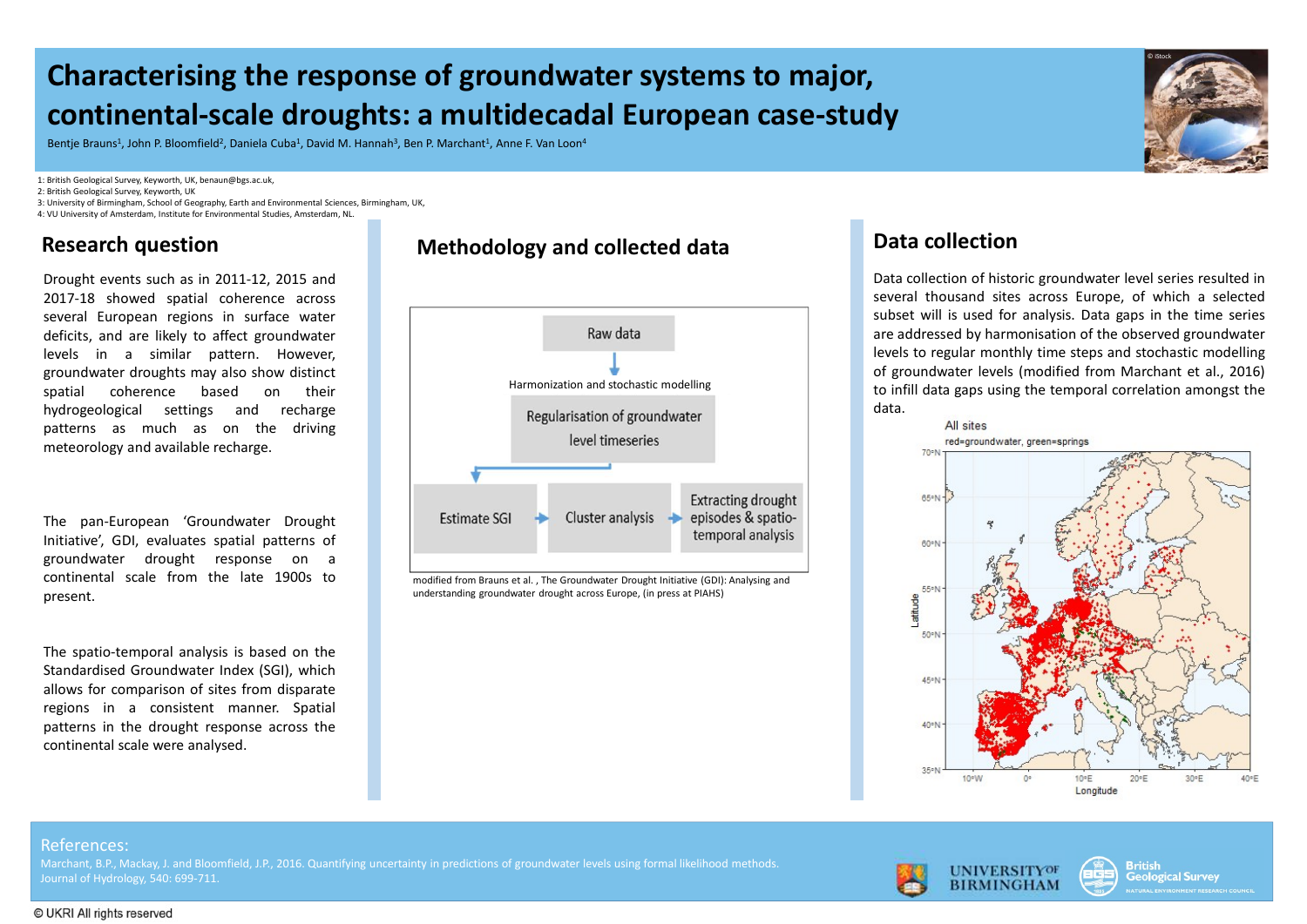# Characterising the response of groundwater systems to major, continental-scale droughts: a multidecadal European case-study

Bentie Brauns<sup>1</sup>, John P. Bloomfield<sup>2</sup>, Daniela Cuba<sup>1</sup>, David M. Hannah<sup>3</sup>, Ben P. Marchant<sup>1</sup>, Anne F. Van Loon<sup>4</sup>

1: British Geological Survey, Keyworth, UK, benaun@bgs.ac.uk,

2: British Geological Survey, Keyworth, UK

3: University of Birmingham, School of Geography, Earth and Environmental Sciences, Birmingham, UK, 4: VU University of Amsterdam, Institute for Environmental Studies, Amsterdam, NL.

## Modelling process and Individual models standardization

AIC.



## Example result used for standardization

© iStock



## Standardization to SGI



### References:

Bloomfield, J.P. and Marchant, B.P., 2013. Analysis of groundwater drought building on the standardised precipitation index approach. Hydrology and Earth System Sciences, 17(12): 4769-4787.

Marchant B.P and Bloomfield J.P. 2018. Spatio-temporal modelling of the status of groundwater droughts. Journal of Hydrology, 564, 397-413.